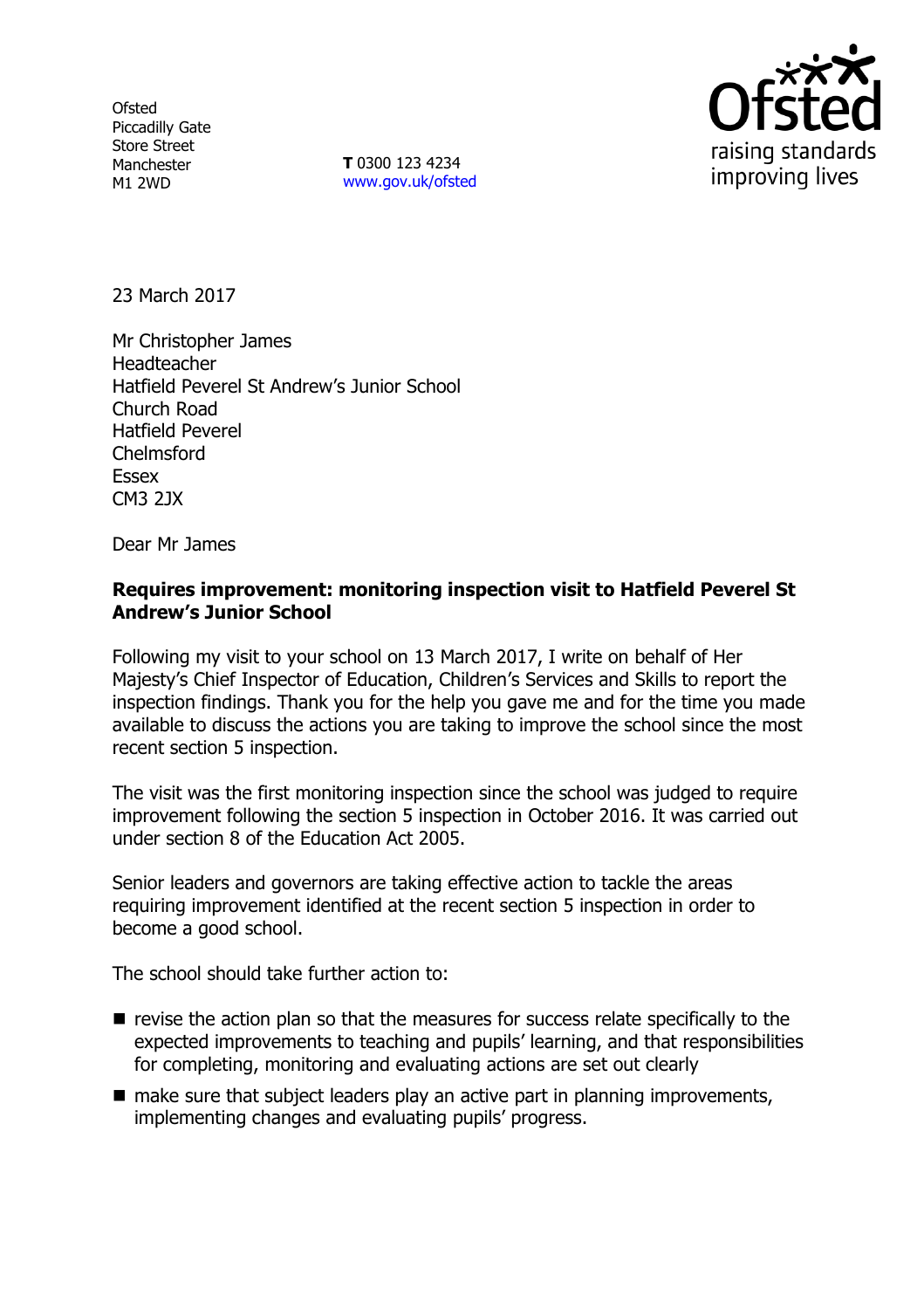

# **Evidence**

During the inspection, meetings were held with you and the deputy headteacher, the chair and vice-chair of the governing body, the local authority standards and excellence commissioner and diocesan adviser working with the school, two groups of pupils, and the subject leaders for science and physical education. We discussed the actions taken since the most recent inspection. The school's action plan was discussed and evaluated. Together with you and the deputy headteacher, we observed teaching in all classes. We scrutinised pupils' work in books and on display. Reports from the improvement board, the external review of governance, the audit of safeguarding arrangements and the records of lesson observations were considered.

# **Context**

The subject leader for English is on long-term planned absence and the mathematics leader is on long-term sick leave.

### **Main findings**

After the initial disappointment with the inspection judgements, staff and governors wasted no time in getting on with what needed to be done. Some improvements are already evident.

- During the autumn term, together with the deputy headteacher, you tackled the most important things first. An external review of safeguarding arrangements took place soon after the inspection, and actions taken since then have added rigour to the arrangements to protect pupils. Staff and governors had training to update their awareness of the 'Prevent' duties. The deputy headteacher has been trained as a designated teacher for child protection, which means that there are now two designated staff.
- In response to parents' concerns about supervision at the start and end of the day, arrangements were changed quickly. Additional staff are on duty and more resources are available for pupils to play with at lunchbreaks. Incidents of inappropriate or over-boisterous behaviour have reduced since the inspection.
- Governance has improved as a result of concerted and urgent action by the governing body. An external review of governance was arranged as soon as was possible. The review gave governors helpful pointers to improve their work. Requests for additional information about pupils' progress, arranging more contact with staff and parents, and highlighting in the minutes of meeting details of their challenge to senior leaders, all sprang directly from the review. The actions have sharpened the work of governors so that they are better informed and challenge the school's work more effectively than before.
- Soon after the inspection, and in partnership with leaders and governors, local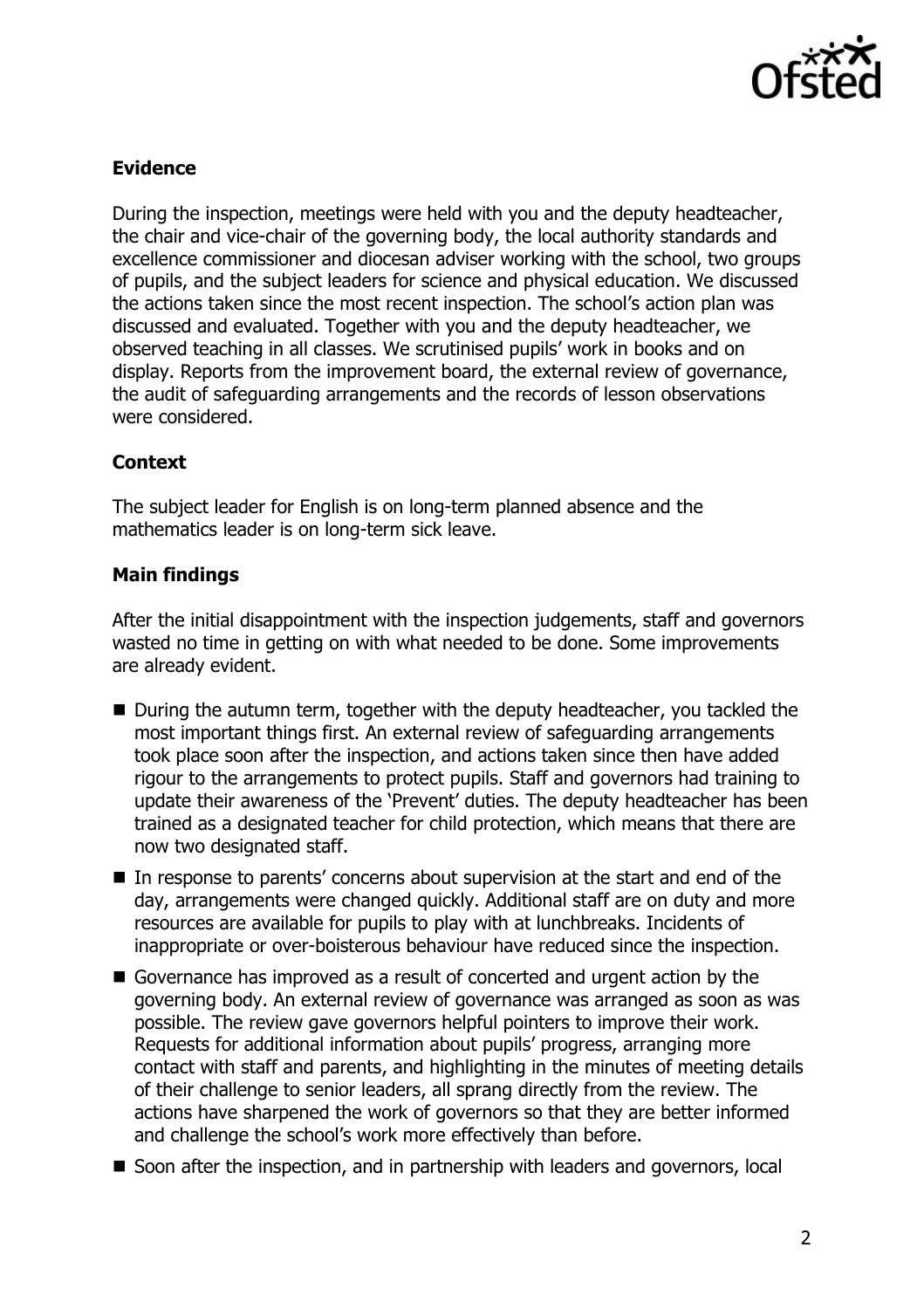

authority officers established an improvement board. The board is viewed by all as useful in supporting and challenging leaders and governors to raise standards.

- Local authority officers helped to set up support from a local school. Senior staff and the governing body have already established productive links with the school, initially to learn from their monitoring practice.
- Since January 2017, work has started in earnest to improve pupils' skills in mathematics and writing. Challenging pupils to explain what they are doing, how and why, is helping them to concentrate harder and play a more active part in their learning. There are more opportunities for pupils to apply what they know to solve problems but, in mathematics, opportunities are mostly limited to formal calculations. There are too few opportunities to explore and investigate more complex problems. In some year groups, pupils are challenged more successfully than in others, which is reflected in the rates of academic progress so far this year.
- Having identified lower-than-expected achievements by the end of the academic year for pupils in Year 5, swift action was taken to help make up for lost learning. Leaders and governors are keeping a close eye on how well pupils are catching up, with high expectations that the lost ground will be recovered by the end of this academic year.

It is too soon to see improvements in some of the areas identified for development in the previous inspection report, because there is a phased plan to address some aspects more comprehensively as the school year progresses. Pupils' cultural development will be tackled later in the year. Work has started on deploying teaching assistants more effectively. Some training has taken place but there is still more to do to make sure that support is given to pupils in appropriate ways.

There are some things that could slow the rate of improvement if not addressed soon.

- $\blacksquare$  Most of the monitoring of teaching, staff training and modelling of good practice is done by you and the deputy headteacher, which is working well to establish high expectations for teachers' performance. In the long term, the two of you cannot do it all.
- The action plan has not been drafted well enough to make sure that actions are monitored well. Measures for success do not focus sufficiently on how outcomes for pupils will improve.
- The absence of subject leaders for literacy and mathematics, together with inexperienced leaders of other subjects, means that responsibilities for improvement are not sufficiently shared or developed. Subject leaders do not have clear, formal plans for how they will contribute to overall school improvement.
- Arrangements to assess pupils' achievements give staff sufficient and accurate information to know what pupils know and can do. A clear strategic overview of